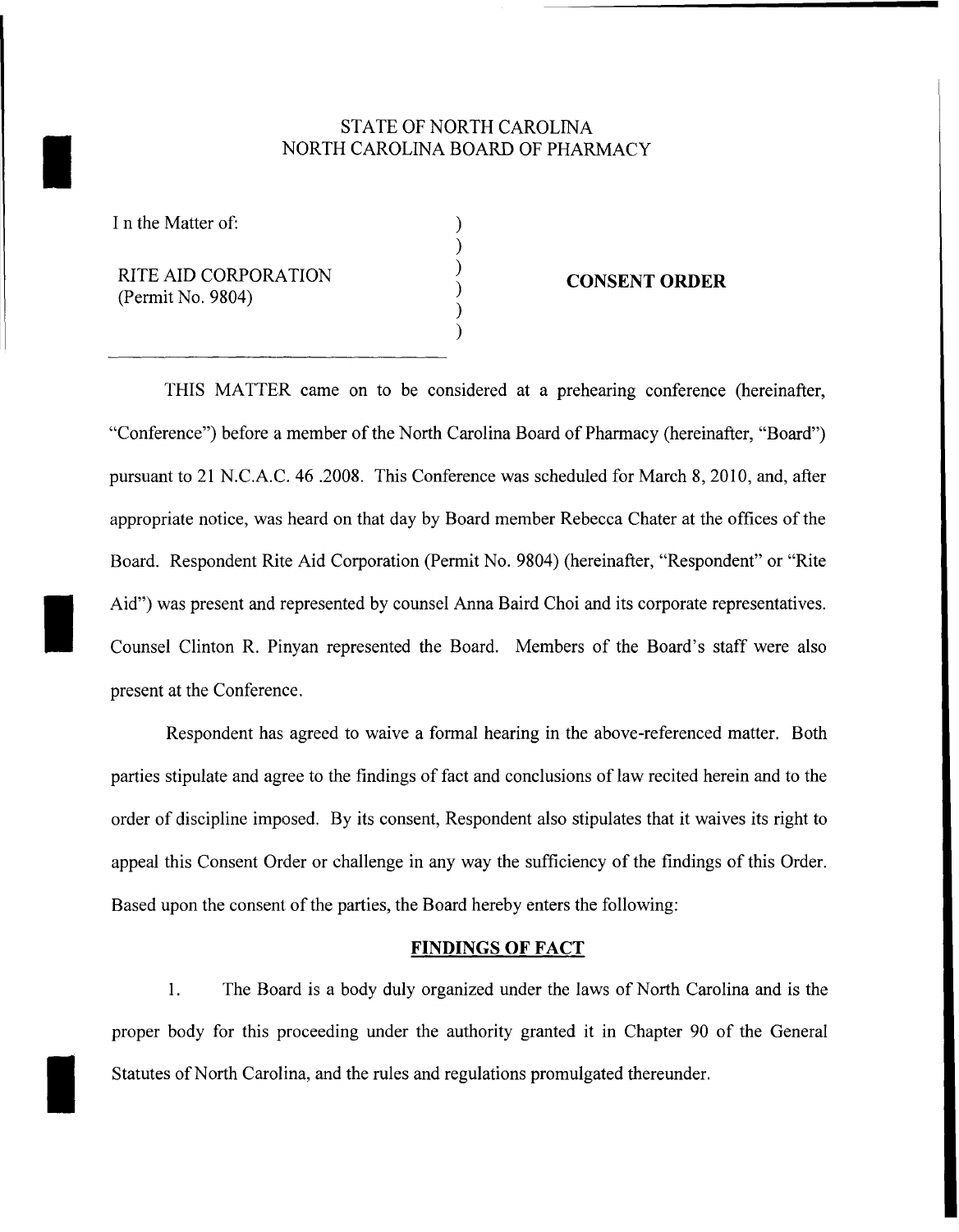2. Respondent is, and was at all relevant times referred to herein, located at 4133 Park Road, Charlotte, North Carolina, and the holder of permit number 9804. Respondent is and was, at all relevant times referenced to herein, subject to the rules and regulations of the Board and the laws of the State of North Carolina.

I

I

I

3. On September 17, 2008, October 15, 2008, November 18, 2008 and December 16, 2008, Rite Aid dispensed fluoxetine to a patient who also had a prescription for Celexa, resulting in the improper dispensing of duplicate prescriptions of selective serotonin reuptake inhibitors ("SSRIs").

4. Rite Aid did not maintain required records of counseling performed on September 17,2008.

5. On all four dates when the fluoxetine was dispensed, Rite Aid permitted more than two technicians to work under the supervision of one pharmacist without Board authorization, which contributed to an increased risk of patient harm:

- a. One pharmacist supervised more than two technicians from approximately noon to 4:00 p.m. on September 17,2008;
- b. One pharmacist supervised more than two technicians from approximately noon to 5:00 p.m. on October 15,2008;
- c. One pharmacist supervised more than two technicians from approximately 11 :15 a.m. to 4:00 p.m. on November 18,2008; and
- d. One pharmacist supervised more than two technicians from approximately 11 :30 to 4:00 p.m. on December 16, 2008.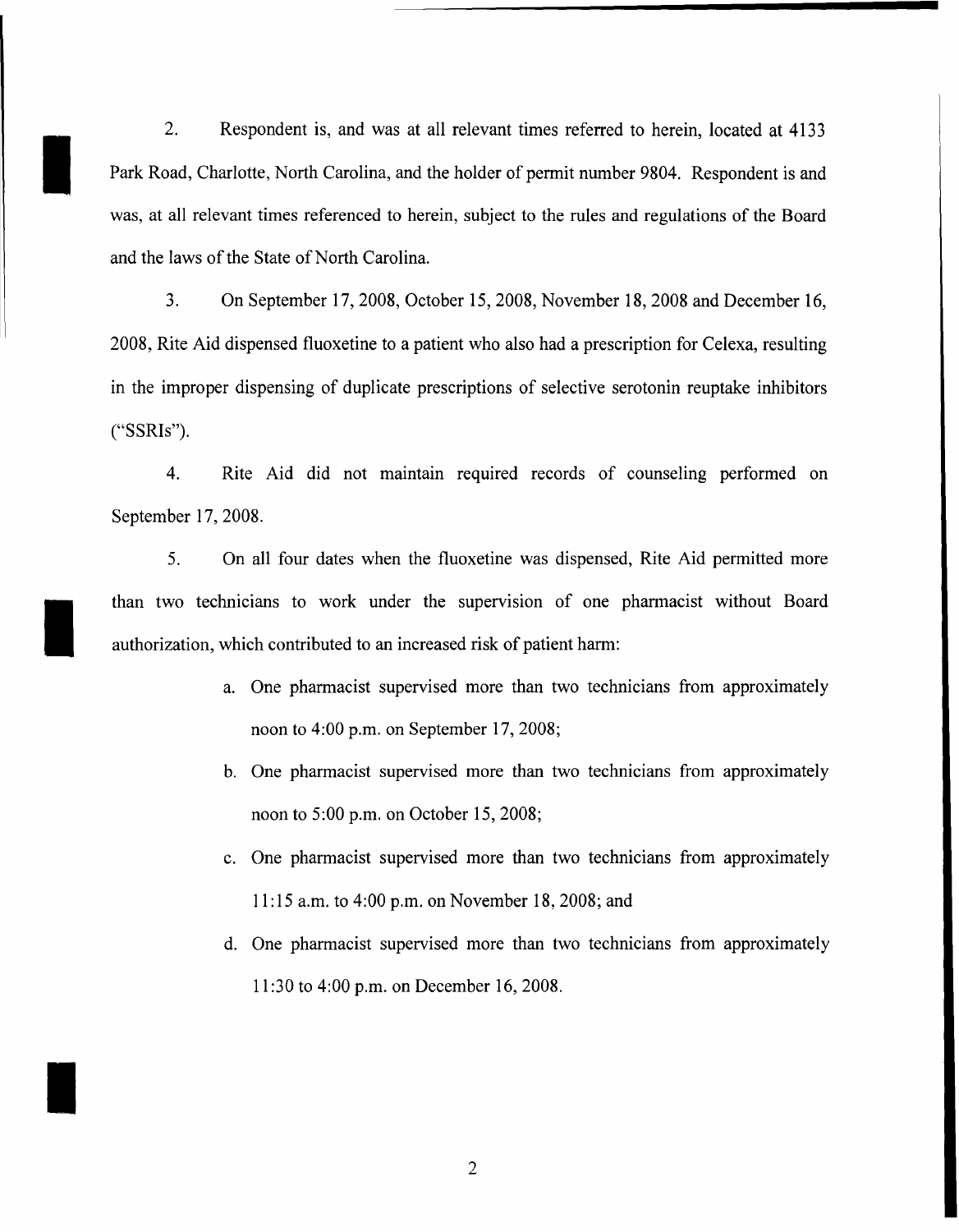# **CONCLUSIONS OF LAW**

Based on the above findings, the Board concludes as a matter of law:

1. Respondent violated N.C. Gen. Stat. §§ 90-85.15A(c), 90-85.38(b) and 90-85.40(f), and 21 N.C.A.C. 46 .1802(a), 46 .1804 and 46 .2504.

2. Respondent admits that the conduct in this matter constitutes sufficient grounds for disciplinary action on its permit under N.C. Gen. Stat. § 90-85.38.

Based upon the foregoing, and with the consent of the parties, IT IS THEREFORE ORDERED that the permit of Respondent Rite Aid Corporation, Permit No. 9804, is hereby REPRIMANDED.

This the  $28^{\text{th}}$  day of  $\text{Aut}$ , 2010.

I

I

I

NORTH CAROLINA BOARD OF PHARMACY

By: Jack W 'ampbell, IV Executive Director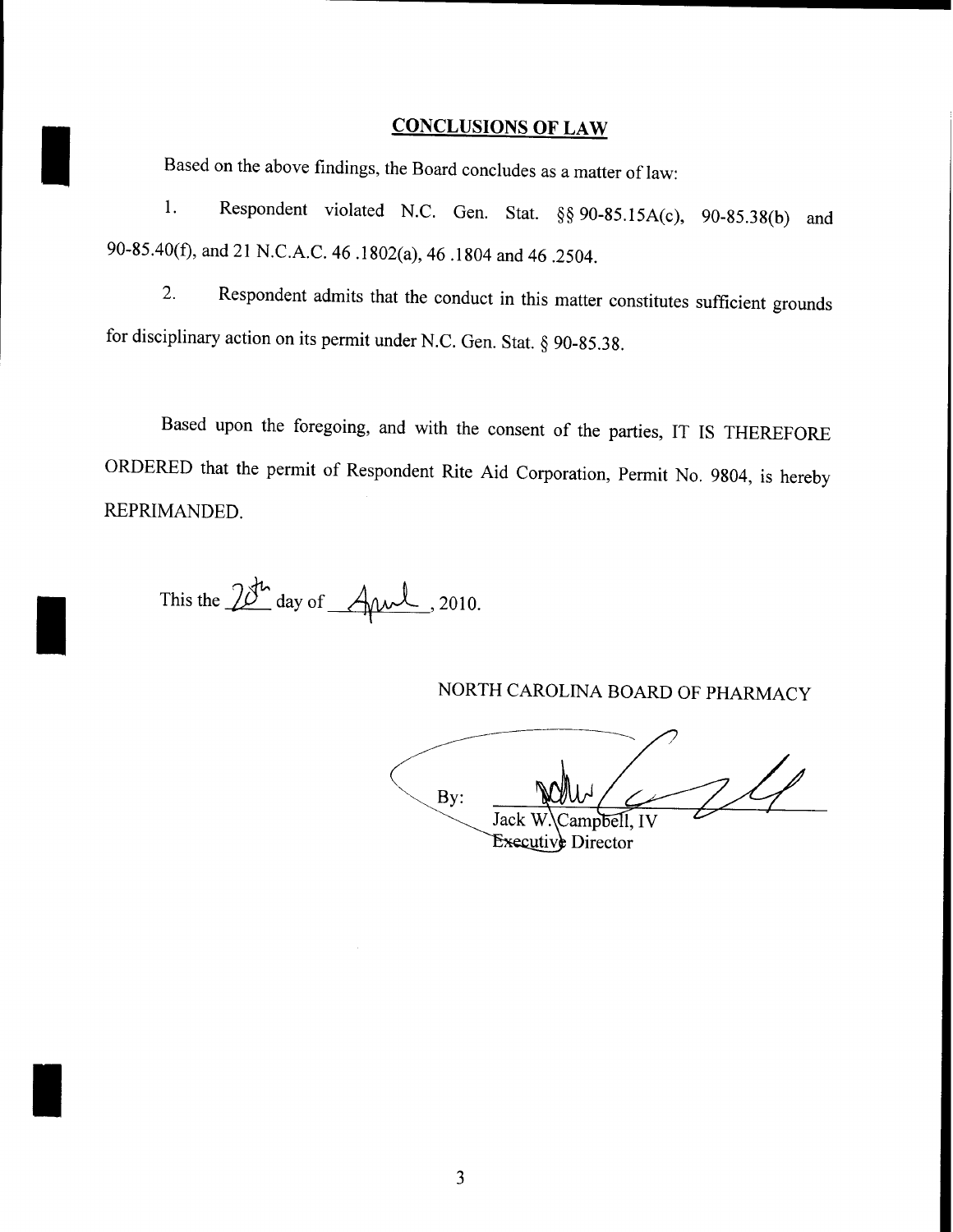Rite Aid Corporation, Permit No. 9804, has full knowledge that it has the right to a formal hearing, at which it would have the right to be represented at its expense by counsel, in this matter. The undersigned freely, knowingly and voluntarily waives such right by entering into this Consent Order.

The undersigned understands and agrees that by entering into this Consent Order, it certifies that it has read the foregoing Consent Order and that it voluntarily consents to the terms and conditions set forth therein and relinquishes any right to judicial review of Board actions which may be taken concerning this matter.

The undersigned further understands that should it violate the terms and conditions ofthis Consent Order, the Board may take additional disciplinary action.

The undersigned understands and agrees that this Consent Order will not become effective unless and until approved by the Board.

The undersigned understands that it has the right to have counsel of its choice review and advise him with respect to its rights and this Consent Order, and represents that it enters this Consent Order after consultation with its counsel or after knowingly and voluntarily choosing not to consult with counsel. The undersigned represents and warrants that the undersigned agent is duly authorized to execute the Consent Order on behalf of Rite Aid Corporation.

CONSENTED TO BY:

I

I

RITE AID CORPORATION (Permit No. 9804)

By: M. al Jodgewsba)  $\frac{3}{2}$  Date  $\frac{3}{2}$ 

COUNTY

I, the undersigned Notary Public of the County and State aforesaid, do hereby certify that the following person(s) personally appeared before me this day, and each acknowledged the due

execution of the foregoing document:<br>Date:  $3|39|10$ 

Netarv

My commission expires:

| <b>COMMONWEALTH OF PENNSYLVANIA</b>     |
|-----------------------------------------|
| NOTARIAL SEAL                           |
| <b>DEBORAH A. HURLEY, Notary Public</b> |
| East Pennsboro Twp., Cumberland County  |

My Commission Expires October 7, 2011